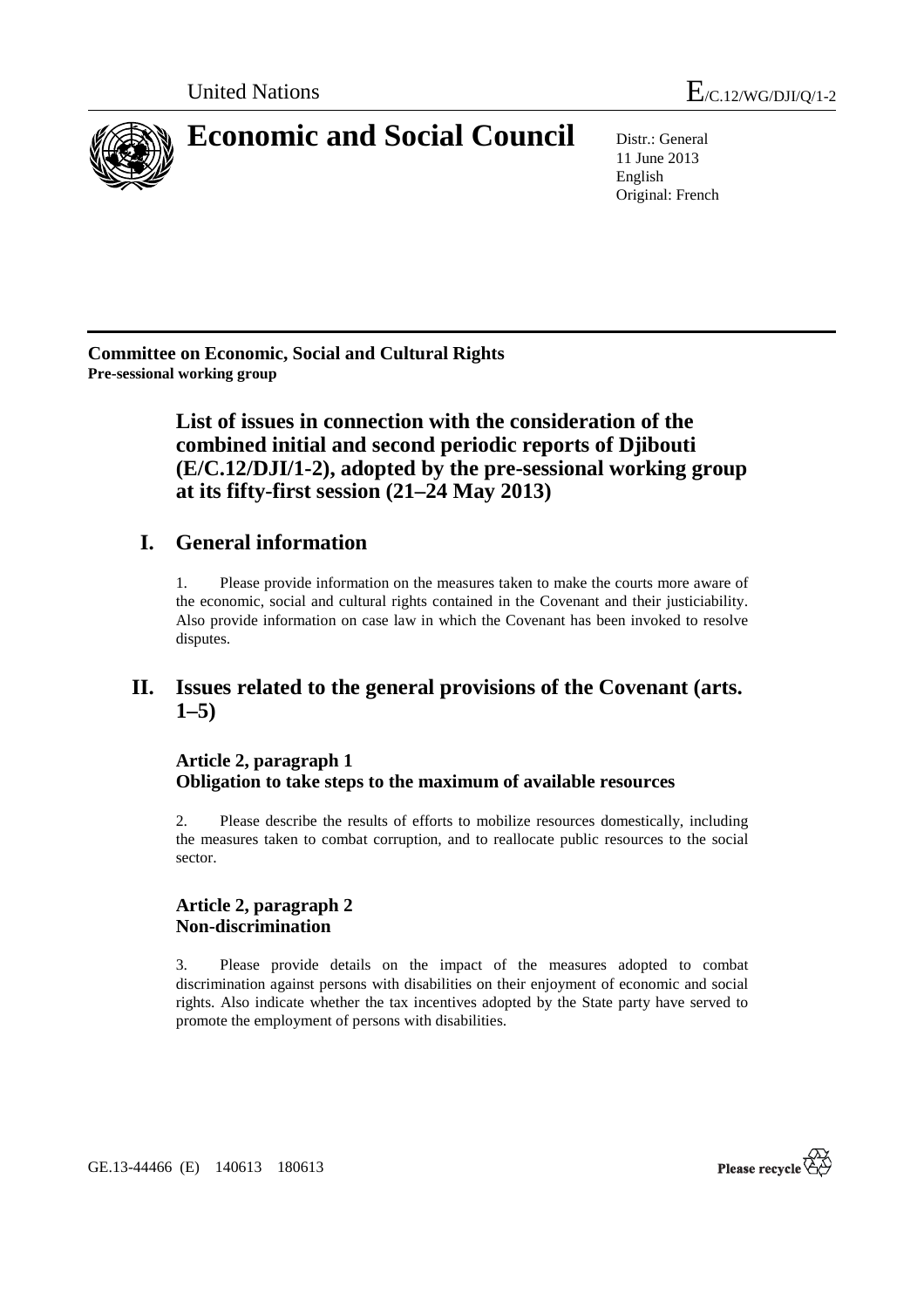## **Article 3 Equal rights of men and women**

4. Please provide information on the measures adopted by the State party to ensure that men and women enjoy economic, social and cultural rights on an equal footing, including a comprehensive review of legislation with a view to amending provisions that are discriminatory or that have discriminatory effects on men or women.

5. Provide information on the impact of the National Strategy for the Integration of Women in Development on the enjoyment by women, without discrimination, of economic, social and cultural rights. Also indicate to what extent the efforts of the State party to combat direct and indirect gender-based discrimination have led to changes in old practices that are related to the exercise of customary and religious law and that are discriminatory against women and children, and also to a better understanding of their rights and the remedies available to them.

6. Indicate what other measures are being envisaged by the State party to ensure that women can enjoy both the right to work and access to high-ranking positions on an equal footing.

## **III. Issues relating to the specific provisions of the Covenant (arts. 6–15)**

## **Article 6 Right to work**

7. Please furnish updated information on the unemployment and underemployment rates, including among women and young people. Also provide information on the impact of the measures taken, in particular by the National Agency for Employment and Vocational Training, to find work for women and young people and to increase the employability of persons who are unemployed. Supply information on the measures taken so that young people receive training relevant to the needs of the market, as unemployment also affects graduates.

8. Provide information on the impact of the strategy to provide a structure for and bring about gradual change in the informal sector on the regularization of the status of workers, in particular women, in the sector.

## **Article 7 Right to just and favourable conditions of work**

9. Does the State party intend to establish a minimum wage that would provide a decent living for wage earners and their families?

10. Please indicate whether the State party intends to regulate the jobs listed in paragraph 64 of its report so as to protect the right of workers to just and favourable conditions of work.

11. Indicate whether the State party has a labour inspection system to monitor its compliance with the obligations arising from article 7 of the Covenant. Provide information on the remedies available should the right to just and favourable conditions of work be violated. Also specify whether such remedies are accessible to migrant workers in an irregular situation, such as those mentioned in paragraph 65 of the State party's report.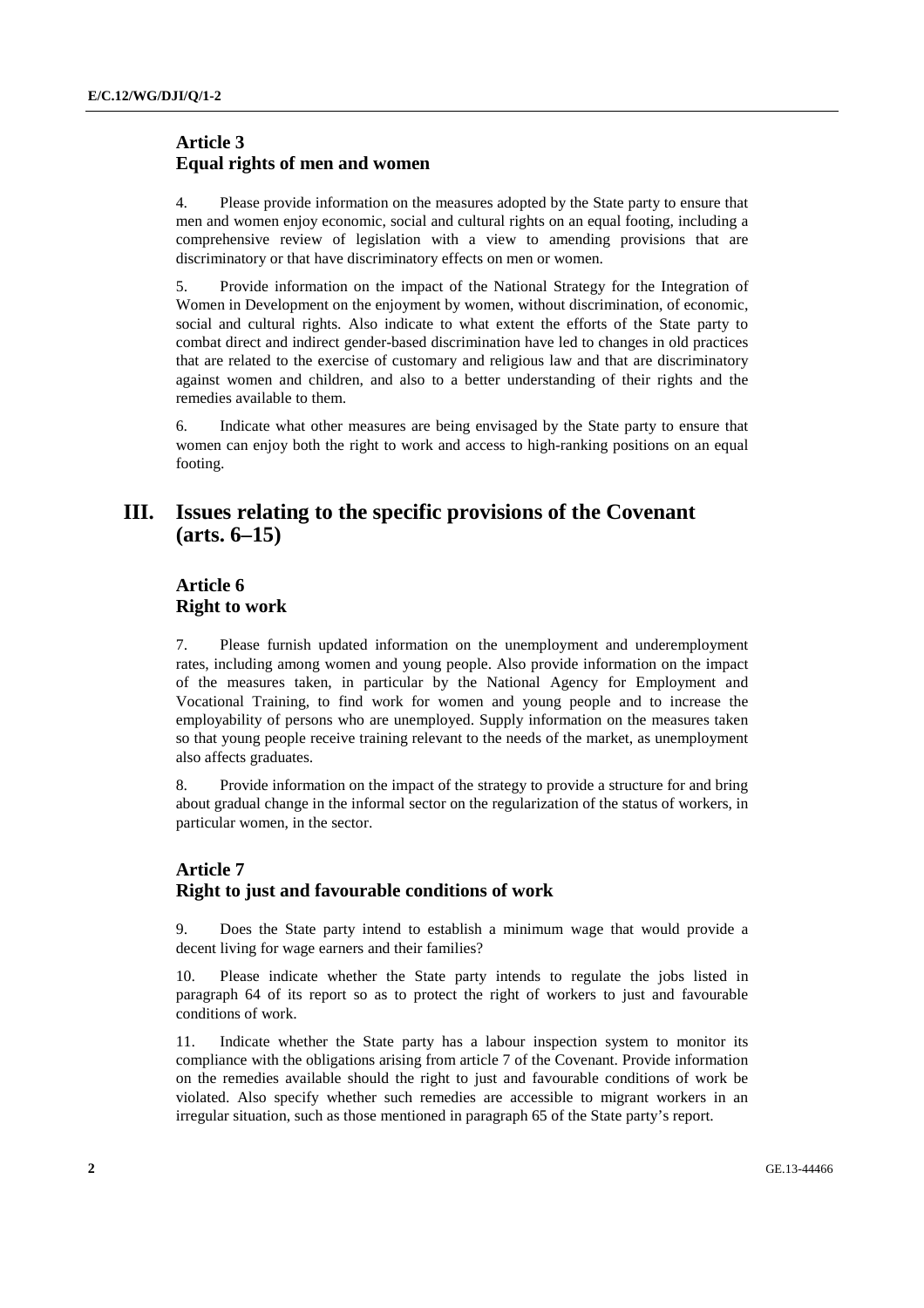#### **Article 8 Trade union rights**

12. Please provide information on the measures taken to protect employees against reprisals for trade union activities.

## **Article 9 Right to social security**

13. Please provide more information on the community microinsurance scheme mentioned in paragraph 208 of the core document, in particular regarding the services proposed and the intended or actual number of persons covered by the microinsurance scheme. Also indicate how this scheme is linked to the State party's social security system as a whole.

#### **Article 10 Protection of the family, mothers and children**

14. Please provide information, including statistics, on the impact of the measures taken to combat child labour and to protect children from work in dangerous conditions and from exposure to different forms of exploitation.

15. Provide information on the enjoyment of economic and social rights by the elderly, including the percentage of elderly persons receiving old-age pensions, access to social services allowing them to remain in their normal living environment for as long as possible and access to geriatric care. Describe the measures taken to protect the elderly from abandonment, negligence and ill-treatment.

16. Provide information on measures taken to effectively apply the provisions of article 333 of the Criminal Code that punish violence entailing genital mutilation and to increase the involvement of traditional chiefs and religious leaders in efforts to end genital mutilation.

## **Article 11 Right to an adequate standard of living**

17. Please describe the effect of poverty-reduction programmes and strategies. Provide information on the impact of steps to counter the economic and social exclusion of persons and families belonging to disadvantaged, marginalized groups, with particular reference to the measures taken by the State Secretariat of National Solidarity.

18. Indicate whether the measures outlined in paragraph 129 of the State party's report will permit the realization of the right to adequate food for the entire population. Describe the progress made in this respect.

19. Describe the current situation with regard to access to safe drinking water in urban and rural areas after the implementation of the three-year plan up to 2011 and the strategy to provide reliable access to water in the rural areas. Also provide information on the progress made with desalination and the steps to cut water wastage.

20. Provide information on the measures taken or envisaged by the State party to improve the living conditions of persons who do not have permanent housing.